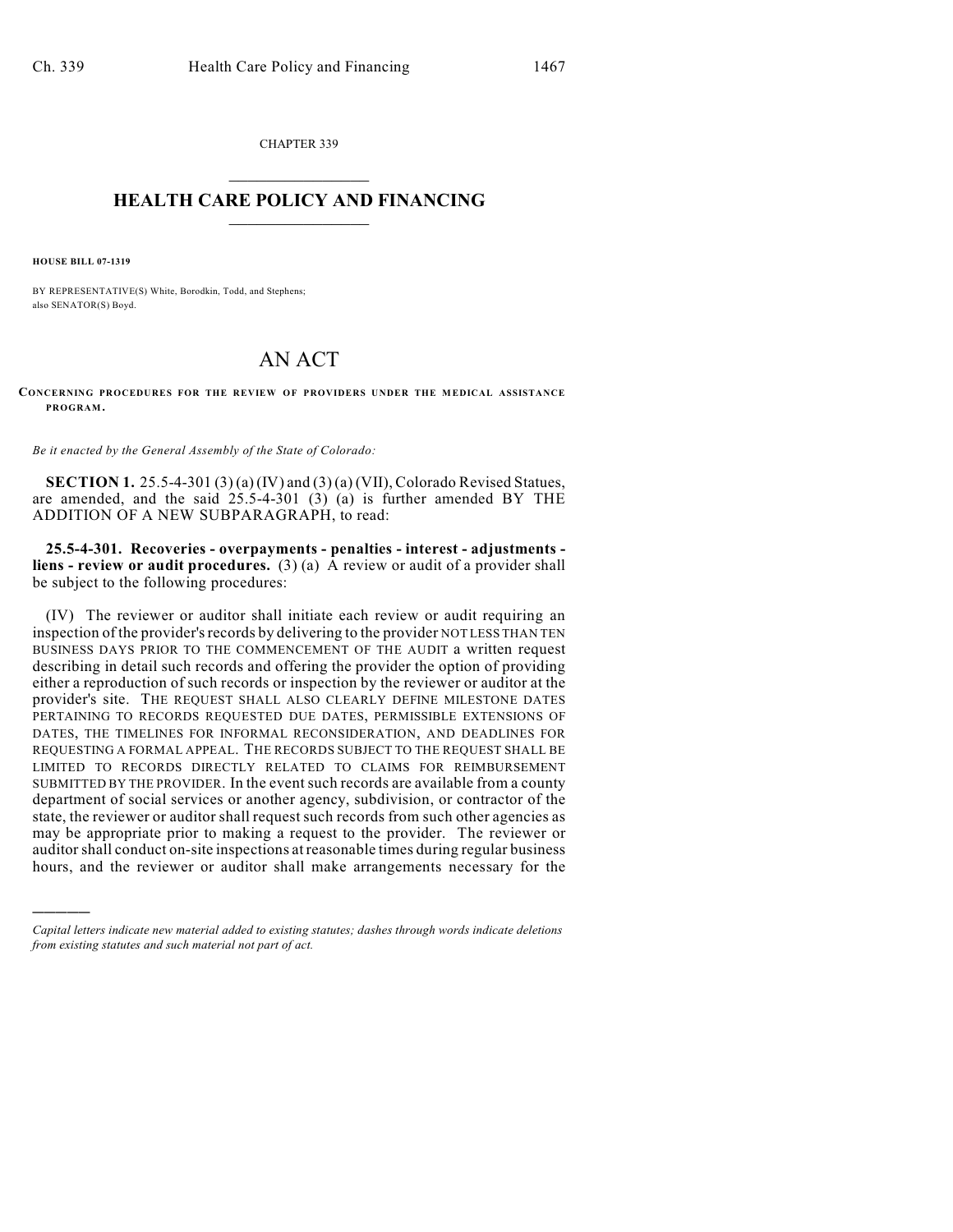reproduction of such records on site. If the provider chooses to provide a reproduction of the records requested by the reviewer or auditor instead of on-site inspection, the reviewer or auditor shall give the provider a reasonable period of time, THAT SHALL BE NOT LESS THAN FORTY-FIVE DAYS, to provide such records taking into account the scope of the request, the time frame covered, and the reproduction arrangements available to the provider.

(IV.5) AT THE REQUEST OF THE PROVIDER, THE REVIEWER OR AUDITOR SHALL CONDUCT AN IN-PERSON OR TELEPHONIC INTERVIEW WITH THE PROVIDER PRIOR TO THE PREPARATION OF A PRELIMINARY DRAFT OF THE REPORT OF THE REVIEWER OR AUDITOR AT WHICH THE REVIEWER OR AUDITOR AND THE PROVIDER SHALL DISCUSS:

(A) THE FINDINGS OF THE REVIEWER OR AUDITOR;

(B) ANY DOCUMENTATION USEFUL FOR THE PROVIDER TO REFUTE THE FINDINGS OF THE REVIEWER OR AUDITOR; AND

(C) THE NEXT STEPS IN THE REVIEW OR AUDIT PROCESS.

(VII) If a reviewer or auditor determines that there has been an overpayment to the provider, then, at the time demand for repayment is made, the state department shall offer the provider an informal reconsideration of the review or audit findings. THE STATE DEPARTMENT SHALL NOTIFY THE PROVIDER IN WRITING OF THE RIGHT TO AN INFORMAL RECONSIDERATION PRIOR TO IMPLEMENTING ANY RECOVERY OF AN OVERPAYMENT AND GIVE THE PROVIDER AN OPPORTUNITY TO REQUEST AN INFORMAL RECONSIDERATION. In the event informal reconsideration is requested OR A FORMAL APPEAL IS FILED PURSUANT TO SUBPARAGRAPH (VIII) OF THIS PARAGRAPH (a), the state department shall not implement recovery of the overpayment until such informal reconsideration OR FORMAL APPEAL has been completed. WITHIN FORTY-FIVE DAYS AFTER THE REQUEST FOR AN INFORMAL RECONSIDERATION, THE STATE DEPARTMENT SHALL RENDER A DECISION ON THE REQUEST AND NOTIFY THE PROVIDER OF THE DECISION. THE NOTIFICATION SHALL INCLUDE INFORMATION CONCERNING REQUESTING A FORMAL APPEAL, INCLUDING INFORMING THE PROVIDER THAT THE REQUEST MUST BE FILED WITHIN THIRTY DAYS AFTER THE DATE OF THE STATE DEPARTMENT'S DECISION ON THE REQUEST FOR AN INFORMAL RECONSIDERATION. IF THE STATE DEPARTMENT IS UNABLE TO RENDER A DECISION ON THE REQUEST FOR INFORMAL RECONSIDERATION WITHIN FORTY-FIVE DAYS AFTER THE REQUEST, WITHIN FORTY-FIVE DAYS AFTER THE REQUEST, STATE DEPARTMENT SHALL NOTIFY THE PROVIDER OF ITS INABILITY TO COMPLETE THE DECISION AND SHALL INCLUDE INFORMATION CONCERNING REQUESTING A FORMAL APPEAL, INCLUDING INFORMING THE PROVIDER THAT THE REQUEST MUST BE FILED WITHIN THIRTY DAYS AFTER THE RECEIPT OF THE NOTIFICATION THAT THE STATE DEPARTMENT IS UNABLE TO RENDER A DECISION. FOR PURPOSES OF THIS SUBPARAGRAPH (VII), AN INFORMAL RECONSIDERATION SHALL BE CONSIDERED FINAL THIRTY DAYS AFTER THE EARLIER OF THE DATE ON WHICH THE PROVIDER WITHDRAWS ITS REQUEST OR THE DATE ON WHICH THE STATE DEPARTMENT ISSUES A WRITTEN DECISION ON THE REQUEST.

**SECTION 2.** 25.5-4-301, Colorado Revised Statutes, is amended BY THE ADDITION OF A NEW SUBSECTION to read: